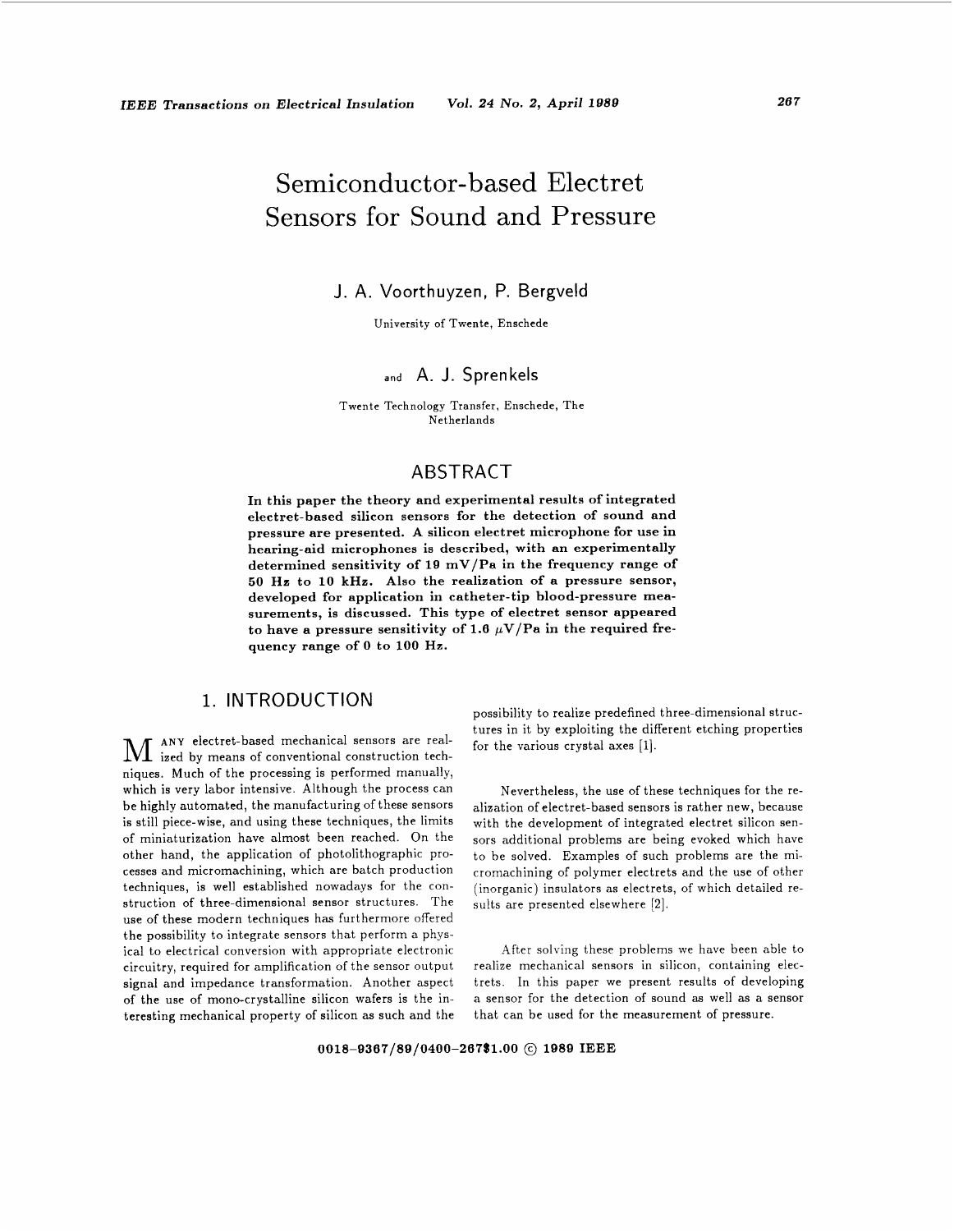<span id="page-1-0"></span>In Section 2 the theory of electret-based sensors will be summarized. In Section 3 we present a silicon microphone in which the silicon has been exploited with respect to its micromachining as well **as** the silicon dioxide  $(SiO<sub>2</sub>)$  with respect to its electret properties. In Section **4** we present a silicon pressure sensor in which we have focused on the integration of the electret sensor, based on a Teflon-FEP<sup>TM</sup> electret, and the electronic function, resulting in **a** new type of field effect transistor that is sensitive to pressure. In Section 5 the experimental results will be discussed and in Section **6** some conclusions will be drawn.

## 2. THEORY

A <sup>N</sup>electret-based sensor consists basically of a ca-<br>A pacitor which is charged due to the presence of an electret between both capacitor plates and which is connected to an electronic circuit which amplifies the signal and or matches the impedance of the device. One of both capacitor plates, usual the one to which the electret is not deposited, is **so** thin that it can be considered to behave like a so-called diaphragm which deforms as **a** function of an applied pressure difference across it. The sensor, **as** schematically drawn in Figure 1, may be modeled by an air-gap capacitance  $C_a$  in series with an electret capacitance  $C_e$ , which depend on their dimensions as is so thin that it can be considered<br>alled diaphragm which deforms as<br>blied pressure difference across it.<br>atically drawn in Figure 1, may be<br>p capacitance  $C_a$  in series with an<br> $C_e$ , which depend on their dimen-<br> $C_a = \frac{\$ 

$$
C_a = \frac{\varepsilon_a A}{s_a - s_d} \tag{1}
$$

$$
C_e = \frac{\varepsilon_e A}{s_e} \tag{2}
$$

with **se** the thickness of the electret, *sa* the 'size' of the air-gap **as** determined by its geometrical design, *sd*  the deflection of the diaphragm due to an external force (pressure, sound, electrostatic force, *etc.*), and  $\varepsilon_a$  and  $\varepsilon_e$ the permittivity of the air-gap and the electret material, respectively. Note that in practical cases the deflection of the diaphragm is not uniform, but that it is maximal at its center and zero at its edge. We assume however a uniform diaphragm deflection *sd,* equal to the center deflection. A is the effective area of the metal electrodes on top of the pressure sensitive diaphragm and the electret. Due to the fact that between air-gap and electret no conductive layer or electrode is present, the effective area A equals the smaller value of the two electrodes.

The electret charge per unit area, which is thought to be located at the electret air-gap interface, is represented **as** *q,.* The connected amplifier has an input capacitance  $C_i$  and an input resistance  $R_i$ . Note that



#### Figure 1.

Schematic drawing **of** an electret-based mechanical sensor with amplifier.

for a minimal loss of sensor output signal **as** well **as** a good frequency response, the amplifier should have a low input capacitance and a high input resistance.

Assume now that a pressure or sound wave  $\delta P$  acts on the diaphragm and that it changes the real air-gap space  $s_a - s_d$  with a fraction  $\delta s_d$ . The ratio  $\partial s_d/\partial P$ is mainly determined by the dimensions, the Young's modulus, and the tension of the diaphragm, and the dimensions of the air-gap. We define this ratio **as** the mechanical sensitivity  $S_m$ . Assuming a zero initial tension in the diaphragm, the mechanical sensitivity at the center of a square diaphragm with side *2a* may be approximated by

$$
S_m = \frac{\delta s_d}{\delta P} = \frac{-1}{\left[\frac{h^3 E[1 + 1.6(s_d/h)^2]}{0.138a^4}\right] + \left[\frac{\gamma P_0}{s_0}\right]}
$$
(3)

where h is the thickness and **E** the Young modulus of the diaphragm material,  $s_d$  is the center deflection of the diaphragm,  $\gamma$  is the specific heat ratio,  $P_o$  the atmospheric pressure and  $s_o$  the effective thickness of the air-gap **[3].** In case of considering a circular diaphragm with radius *a*, instead of a square with side 2*a*, a similar equation is obtained, in which the constant **1.6** is replaced by 0.5 and the constant 0.138 by **0.170.** 

We observe that the mechanical sensitivity is determined by two restoring forces acting on the diaphragm. The first is due to the mechanical properties of the diaphragm, the second due to the compression of the air volume behind the diaphragm.

Due to the presence of the electret charge  $q_e$ , a static electric field  $E_a$  in the air gap exists. Keeping in mind that it is usual to have conductive electrodes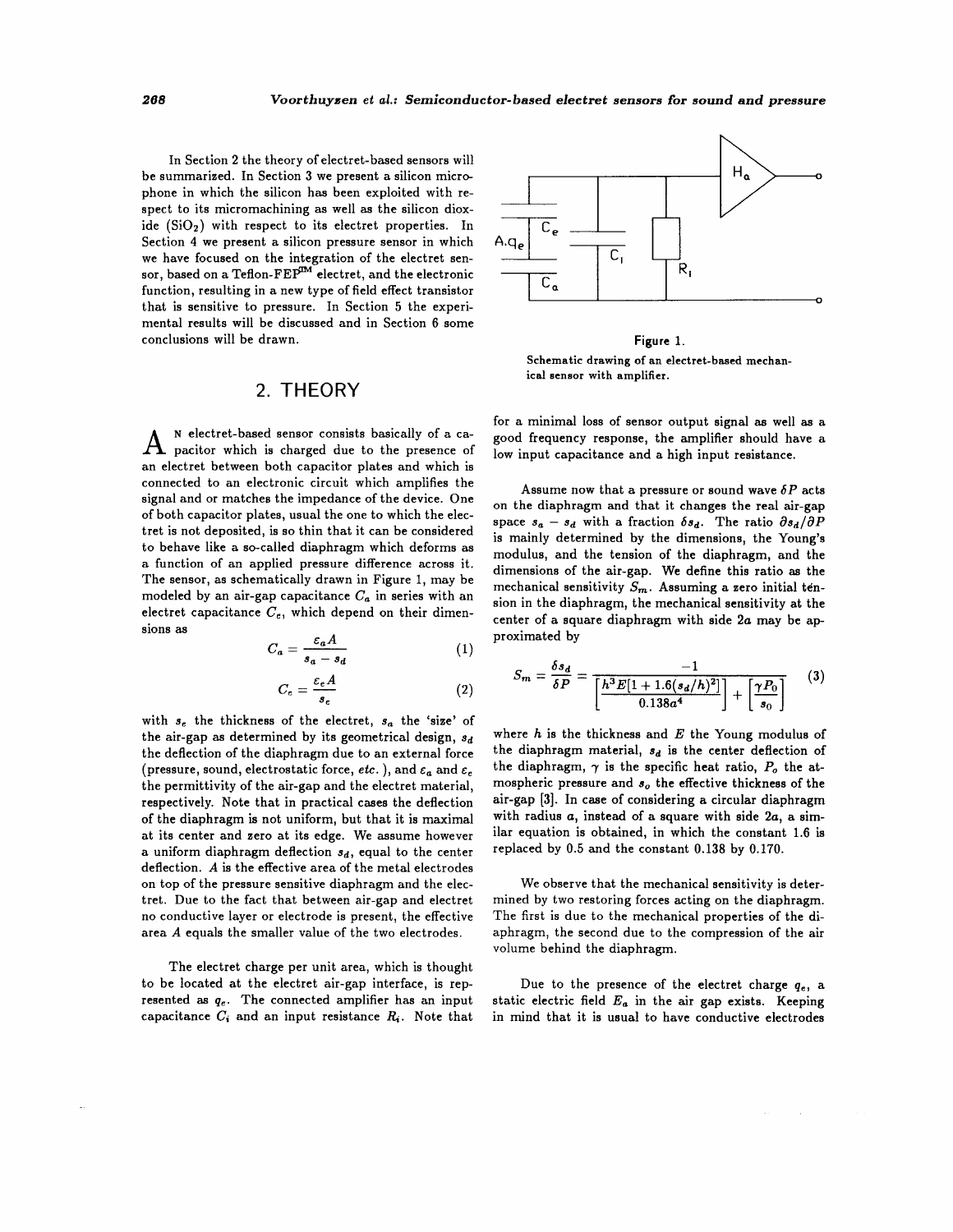with equal size (the capacitor plates) it can be shown that this field equals

$$
E_a = \frac{q_e s_e}{\varepsilon_a s_e + \varepsilon_e (s_a - s_d)}\tag{4}
$$

This electric field is accompanied by an electrostatic force or pressure which acts on the diaphragm. This pressure causes a static diaphragm deflection and thus contributes to the actual value of  $s_d$ . It can be shown that the electrostatic pressure  $P_e$  can be written as<br>  $P_e = \frac{E_a^2}{2\epsilon_a}$  (5)

$$
P_e = \frac{E_a^2}{2\varepsilon_a} \tag{5}
$$

Considering Equations **(3)-(5)** it will be clear that the calculation of the actual value of  $P_e$  and the corresponding value of  $s_d$  is rather complex, because both parameters depend on each other and are non-uniform over the whole diaphragm. **As** a first approximation we therefore will use in the succeeding part of our paper the value of  $P_e$ , corresponding to  $s_d = 0$ , and calculate an average value of  $s_d$  by using, this value of  $P_e$  and using Equation **(3).** 

The open-circuit electrical sensitivity  $S_e$ , defined as the quotient of the voltage, present between the input nodes of the amplifier in the case it has an infinite input impedance  $(R_i = \infty$  and  $C_i = 0)$  and the diaphragm displacement  $\delta s_d$ , is equal to the value of the electric field  $E_a$  in the air-gap.

Usually an amplifying circuit has a finite input impedance, which causes the voltage at its input nodes to be lower that the open-circuit voltage of the electretbased sensor. For diaphragm displacements  $\delta s_d$ , which are fast compared to the time constant  $\tau$ , (determined by  $R_i$ ,  $C_a$ ,  $C_e$  and  $C_i$ ), the transfer function  $H_c$  from open-circuit voltage to amplifier input voltage **is** due to **a** mismatch of the different capacitances only, and can be written **as** 

$$
H_c = \frac{C_m}{C_m + C_i} \tag{6}
$$

Where

$$
C_m = \frac{C_a C_e}{C_a + C_e} \tag{7}
$$

If the amplifier transfer from input to output is written as  $H_a$ , the overall sensitivity  $S$ , defined as the quotient of amplifier output and sensor input, usually **a** voltage or current and (sound) pressure respectively, can be denoted **as** 

$$
S = S_m S_e H_c H_a \tag{8}
$$

In the following Sections we will show in which way actual sensors can be designed as well **as** developed, considering the basic theory given in this Section. We will consider an electret microphone with a required frequency range of 50 Hz to 10 **kHz** and a minimum detectable sound pressure of  $4 \times 10^{-4}$  Pa., as well as a pressure sensor with **a** desired frequency range of 0 to 100 Hz. and **a** minimum detectable pressure of 10 Pa. For the microphone it appears that we have to pay considerable attention to its overall sensitivity, while for the pressure sensor the required sensitivity to static pressures appears to be a serious source of concern. The differences in the required performances of both sensor types yield two sensor realizations that are quite different from each other.

## **3.** SILICON MICROPHONE

## 3.1 DESIGN CONSIDERATIONS

OR a microphone, **e.g.** used in hearing-aid applica- F tions, the minimum sound pressure level to be detected is rather low, *viz.*  $4 \times 10^{-4}$  Pa  $(4 \times 10^{-3} \mu \text{bar})$ , while the maximum detectable sound pressure level is 20 Pa, with a required frequency range of approximately **50** Hz to 10 kHz. This large dynamic range of **95** dB forces the designer to consider and optimize the microphone sensitivity.

Considering the required sensitivity and the theory presented in Section 2 we have concluded the following:

1. The sensor capacitance should be large compared to the amplifier input capacitance, which can be accomplished by choosing a large value of the electrode area *A.* 

2. The electret charge should be as large **as** possible, to yield a high value of the electrical sensitivity. Optimization of the electrical sensitivity, which is performed by means of the electret charge may have considerable influence on other quantities determining the overall sensitivity of a sensor. **A** larger value of the electret charge causes a larger electrostatic pressure (Equation (5)) and thus also a larger value of *3d* (Equation  $(3)$ ). A larger value of  $s_d$  results in a lower value of the mechanical sensitivity  $S_m$  (Equation (3)) and a higher value of  $H_c$ , as can ben seen from Equations (1), (6), and (7). Especially for larger values of the electret charge it is difficult to predict the influence of an increased electret charge on the overall sensor sensitivity *S.* In certain cases even **a** reduction of sensitivity has been observed for increasing values of the electret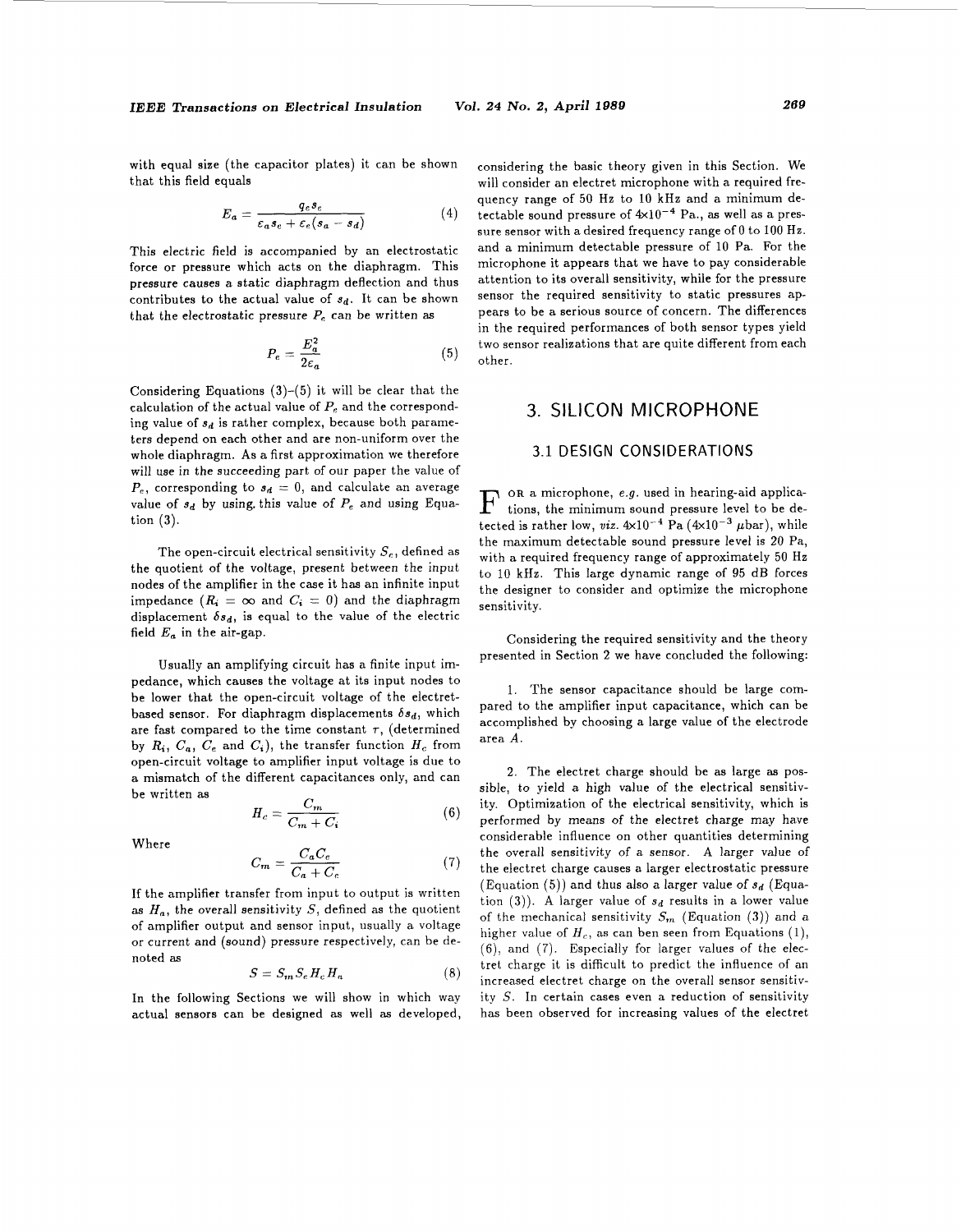<span id="page-3-0"></span>charge. Note that the maximum value of the electret charge is also limited by the fact that the static diaphragm deflection  $s_d$  should of course be smaller than the original air-gap 'size' *sa.* 

3. Mechanical sensitivity also should be optimized. Using Equation (3) we see that it increases for larger and thinner diaphragms. However, one has to realize that in that case also the static deflection due to the electrostatic force increases, limiting the possible maximum and minimum values of diaphragm size and thickness respectively.

**4.** The second term in Equation **(3)** that influences the mechanical sensitivity is due to the compression of air in the air-gap, causing an increasing pressure in it which counteracts the acoustic pressure. Due to the fact that the static pressure in the air-gap always equals the barometric pressure of the environment via one or more small holes, the term  $P_o/s_o$  only influences the dynamic and not the static mechanical sensitivity. This implies that its influence shduld be **as** small **as** possible, which can be realized by adding to the microphone a backchamber which is connected to the microphone air-gap via some small holes in the electret-covered capacitorplate, **as** shown in Figure 2.



Cross-section of **an** electret microphone.

We decided to develop a microphone which comprises sixteen diaphragm supports. These supports, of which one is indicated as S in Figure **2,** are necessary to prevent the diaphragm from collapsing towards the back plate due to the electrostatic attraction mentioned above. The microphone can thus be considered to be composed of nine small unit cells, or small microphones, operating in parallel. The dimensions of a unit cell determine the above mentioned open-circuit electrical sensitivity **as** well **as** the frequency response. That several unit cells are connected in parallel is to obtain **a** microphone capacitance which is large enough as compared to the amplifier input capacitance, avoiding a too large capacitive attenuation, **as** defined by Equation (6). In this way the sensitivity factors  $S_m$  and  $H_c$  can be optimized independently of each other.

For our microphone design we have chosen the following materials and dimensions.

1. As an electret we have used  $SiO<sub>2</sub>$  with a thickness  $s_e = 1.1 \ \mu \text{m}$ , as described elsewhere [2]. The permittivity  $\varepsilon_e = 34.5 \times 10^{-14}$  F/cm. In the initial stage of our research we have applied Teflon-FEP electrets. **How**ever, in a later stage we have found that under certain conditions Si02 can also be used **as** an electret [2]. Due to the fact that the use of  $SiO<sub>2</sub>$  in silicon-based sensors is less complicated than the use of Teflon-FEP, we have afterwards focused on microphones with  $SiO<sub>2</sub>$  electrets.

2. The air-gap is filled with air, which has a permittivity  $\varepsilon_a = 8.85 \times 10^{-14}$  F/cm.

3. The back-chamber distance  $s_0$  of the microphone is chosen to be 2 mm., and the specific heat ratio  $\gamma =$ 1.67.

**4.** As the diaphragm material we have applied oneside metallized  $Mylar^{m'}$  foils, which have a Young's modulus  $E = 5 \times 10^9$  N/m<sup>2</sup>, with a thickness  $h = 2.5$   $\mu$ m.

5. Due to the fact that the microphone is designed for use in hearing aids we have chosen a square diaphragm with outer dimensions of  $2.45 \times 2.45$  mm<sup>2</sup>. Realizing that we have used diaphragm supports, **as** drawn in [Figure 5](#page-5-0) and **6,** this implies that we obtain nine smaller square diaphragms with a side  $2a = 0.82$  mm.

6. Assuming the whole Mylar diaphragm to be metallized this implies that the value of the electrode area *A*, determining the capacitances  $C_a$  and  $C_e$  is  $A = 6$  $\mathrm{mm}^2.$ 

7. The initial air gap *sa,* **as** determined by the microphone geometry only, has been chosen 20  $\mu$ m.

**8. As** the amplifier we have used a JFET sourcefollower configuration with an estimated transfer function  $H_a = 0.8$ , and an effective input capacitance of 1 pF.

Using the model of Section 2, we calculated in a computer simulation the optimum value of the electret charge. The results are shown in Figure 3. We observe that the sensitivity increases for increasing negative values of the electret voltage  $V_e = A q_e / C_e$ , until a value of about  $-300$  V is reached. For higher voltages a slow decrease is observed, due to the interaction between mechanical and electrical sensitivity, **as** mentioned above.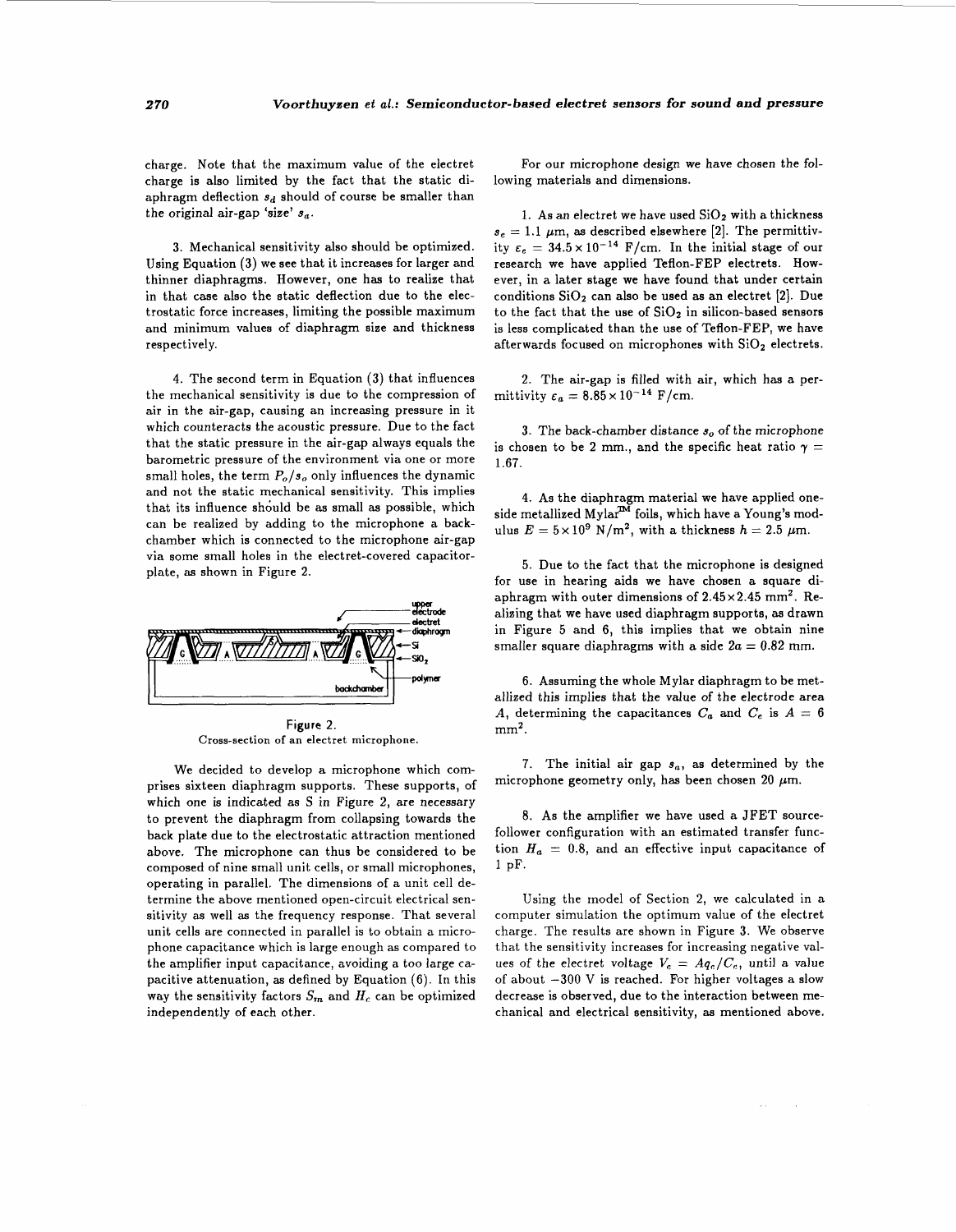**IEEE Transactions on Electrical Insulation** 



Calculated normalized overall microphone sensitivity as a function of electret voltage.

In our microphone design we have chosen an electret voltage of  $-325$  V.

We have calculated that an electret voltage of  $-325$  V causes a static diaphragm deflection  $s_d = 4.5 \mu$ m. Using now the Equations  $(1)$ ,  $(2)$ ,  $(6)$  and  $(7)$  we have calculated that the transfer function  $H_c = 0.74$ , and that the amplifier-input voltage sensitivity is about 23 mV/Pa.

#### 3.2 MICROPHONE REALIZATION

For the realization of the silicon back plate we start with a n-type 5 to 10  $\Omega$ cm (100)-oriented oxidized silicon wafer. A 1 pm thick oxide layer is used **as** a mask for the KOH solution which has been used **as** the anisotropic etchant (Figure 4a). First the air cavities are etched to a depth of 20  $\mu$ m. This is performed by patterning the Si02 layer and subsequently etching the wafer in **a** KOH solution (Figure 4b).

After subsequent oxidation (Figure 4c) both sides of the wafer are patterned and etched simultaneously using KOH **as** the anisotropic etchant. On the reverse side of the wafer two types of holes are etched through the wafer. One type (A) ends in the air cavity and forms the necessary connection between the air gap and the back chamber behind the back plate as shown in [Figure 2.](#page-3-0) The other type (G) is etched around the air cavity area, in order to be able to attach the diaphragm to the back plate in **a** later processing step. At the same time V-grooves are etched around the structures. This



Processing steps of the silicon electret microphone.

simplifies the dicing of the individual microphones after the processing has been completed. The result of this anisotropic etching process is shown in Figure 4d.

After etching the remaining  $SiO<sub>2</sub>$ , the wafer is thermally oxidized again for about 3 h at 1150'C, resulting in a 1.1  $\mu$ m thick  $SiO<sub>2</sub>$  layer on the entire wafer (Figure 4e). Next the  $SiO<sub>2</sub>$  surface is chemically treated in order to reduce the lateral surface conduction [2,3]. Subsequently the  $SiO<sub>2</sub>$  layer is charged to  $-325$  V using **a** corona charging method which has proven to be an adequate method to charge **a** complete wafer. At this stage of the process the diaphragm has to be attached. This is done by the fixation of a 2.5  $\mu$ m thick  $Mylar^{TM}$  foil on top of the complete wafer. The actual attachment results from spraying an adhesive polymer through the holes (G) around the air cavities. This method yields **a** strong attachment of the diaphragm on the back plate. The resulting cross section is shown in Figure 4f. Next the upper electrode is evaporated on top of the diaphragm. Finally the wafer can be diced, resulting in separate microphones.

**A** top-view of the microphone is to be seen in Fig[ure 5.](#page-5-0) Note that the cross-sectional view of Figure 4 has been taken along the dashed curve B-B'.

## 3.3 EXPERIMENTAL RESULTS

The sensitivity as well as the frequency response of the silicon electret microphones has been measured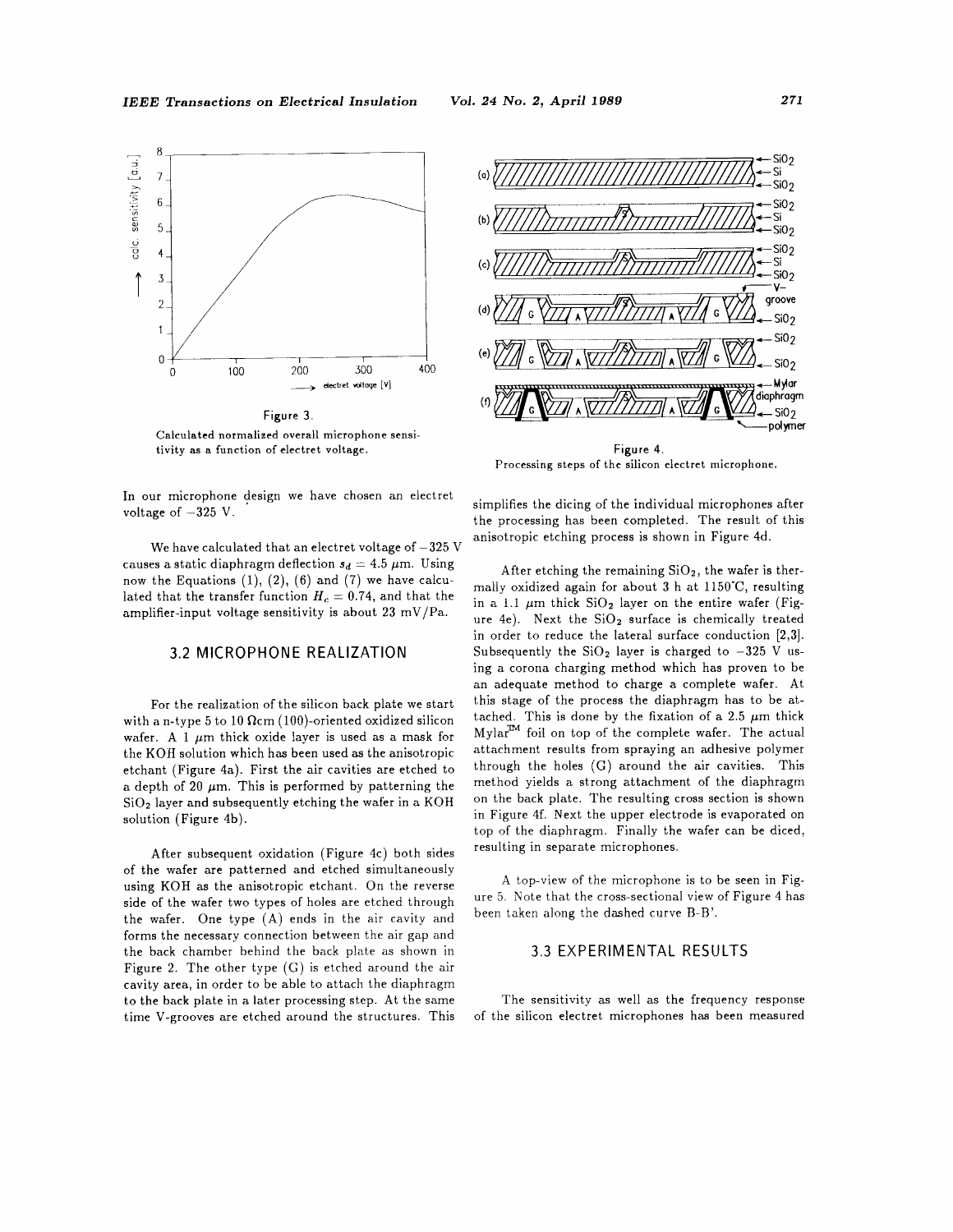**Voorthuyaen et** *al.:* **Semiconductor-based electret sensors for sound and pressure** 

<span id="page-5-0"></span>

Top-view of the silicon electret microphone before diaphragm attachment.

by connecting the electret sensor to a JFET source follower amplifier with an input capacitance  $C_i = 1$  pF. and applying a standard 'artificial voice' (B&K 4219) as the acoustic reference source. The frequency range of our measurement setup is limited from 100 **Hs** to about 15 kHz. The result is presented in Figure 6. The amplifier-input voltage sensitivity, determined by measuring the amplifier output voltage and using the experimental value of  $H_a$ , is about 19 mV/Pa.





The measured frequency response of the prototype silicon microphone, **as** referred to the amplifier input node.

The curve in Figure 6 is a typical example of one of numerous microphones which have been tested. We have

found that the sensitivity of microphones, manufactured in one silicon wafer, differs less than 5% from the average value.

In addition to this design, **as** described in Section 3.1, other microphones with quite different geometries (more or less diaphragm supports, thinner air-gap, thinner **as**  well as thicker diaphragms *etc..* ) have been developed and tested, in order to further optimize the microphone performance. In this way microphones with an opencircuit sensitivity of  $250$  mV/Pa have been realized.

An interesting aspect is that by means of this research we have found that, while keeping all other parameters the same, the use of a patterned electrode on top of the Mylar diaphragm may increase the overall sensitivity of the microphone. We therefore have realized a shadow mask which is placed on the Mylar diaphragm during the evaporation of the thin metal layer, which is used as one of the capacitor electrodes, on top of the diaphragm. Using this mask, only the central part of each unit cell is provided with an electrode, and these electrodes are connected to each other by means of very small metal strips. We have measured an increase of the overall sensitivity of about 6 dB (a factor 2) if we use electrodes with a **40%** reduced size, located at the center of the diaphragm of each unit cell. We have found **also** that for smaller electrodes the overall sensitivity starts to decrease again. The reason for this fact is that on the one hand the transfer function  $H_c$  decreases for lower values of A due to the lower values for the capacitances  $C_a$  and  $C_e$ , but that on the other hand the average mechanical sensitivity increases, because the deflection at the diaphragm center is maximal, while it is zero at the diaphragm edges.

# **4. PRESSURE SENSOR**

## **4.1 DESIGN CONSIDERATIONS**

G ENERALLY, pressure sensors can be considered to G be divided in two categories, namely absolute and differential pressure sensors. We have focused on the realization of a differential pressure sensor, suitable for the measurement of static and low-frequency pressures from about 10 to  $2\times10^4$  Pa in the frequency range: 0 to 100 Hz. for application in catheter tip blood pressure measurements.

Considering the required sensitivity and dynamic range of this pressure sensor we have concluded the following: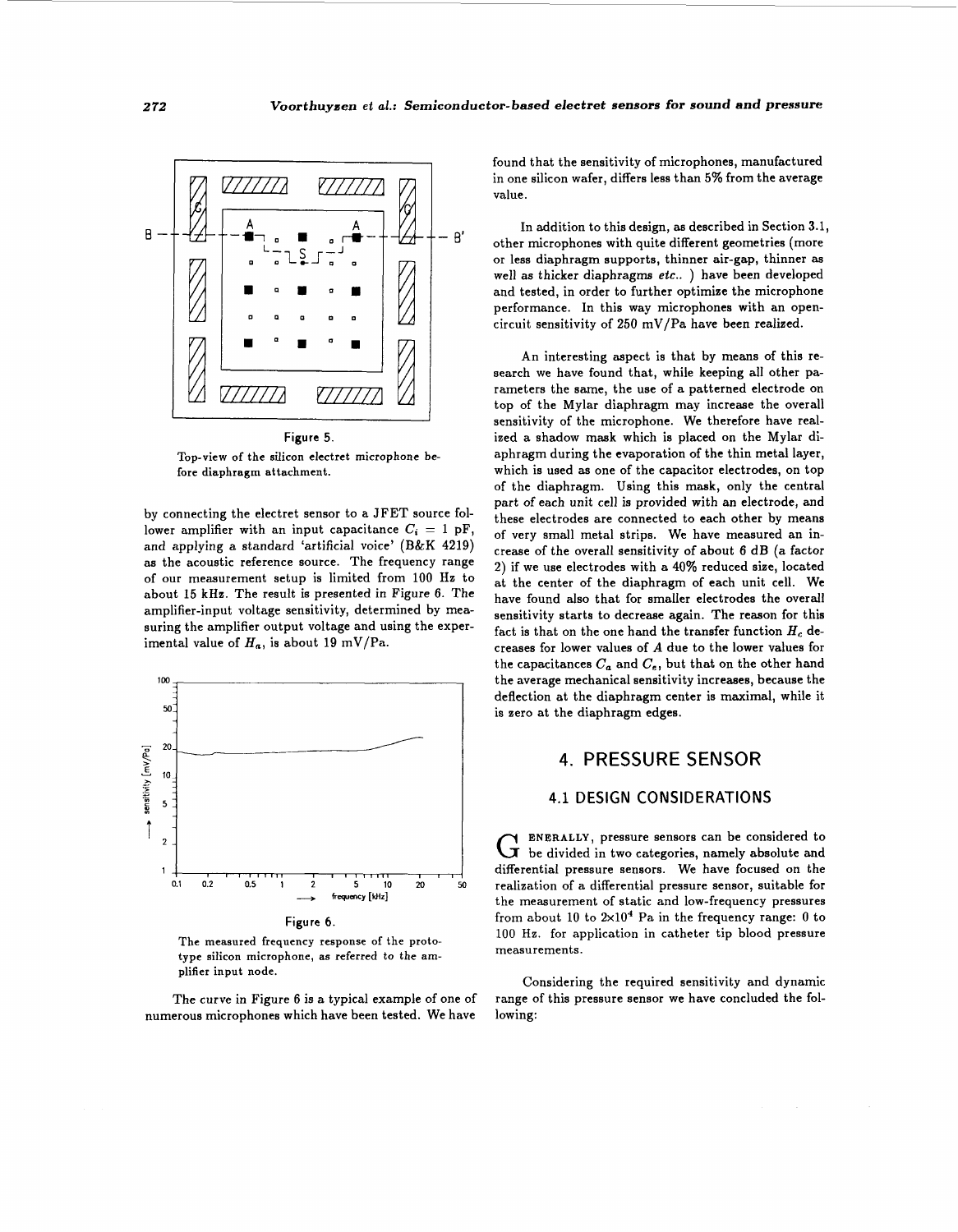<span id="page-6-0"></span>1. It is to be expected that the sensitivity of this pressure sensor will not be a serious problem, if we keep in mind the required sensitivity for a microphone, as mentioned in Section 3.1.

2. The essential difference between both sensors is that for a pressure sensor the input resistance  $R_i$  of the amplifier **as** drawn in [Figure 1](#page-1-0) has to be infinite to exclude any time-decay of the overall sensor output signal. However, on the contrary for most amplifiers **a**  finite value of the input resistance is necessary for two reasons. The first is to bias the amplifier input stage to provide the small input bias current associated with the use of a JFET (junction field effect transistor) **as** the active component. The second reason is to eliminate the influence of disturbing leakage currents flowing to or from the amplifier input terminal and to reduce the influence of electrostatic fields **as** well **as** charges by forcing the dc potential of the node between electret sensor and amplifier to be constant.

It will be clear that if we want to realize electretbased sensors that are suitable for the detection of static pressures, the amplifier should be modified.



Figure **7.**  Schematic drawing of the integrated electret pressure sensor.

The first thing we can do is replacing the JFET in the input stage of the amplifier by a MOSFET (metal oxide silicon field effect transistor), because this type of transistor does not require an input bias current. Note that in many applications a JFET is preferable due to its lower noise level **as** compared to MOSFET's. In our application for relatively large pressure, however, the noise will not be a problem. The second step in avoiding a biasing input resistance is the integration of MOSFET and electret sensor, in such a way that the node between electret sensor and amplifier is shielded from external electrostatic charges and fields. An elegant solution is the structure drawn in Figure 7.

We see a conductive, pressure-sensitive diaphragm, separated from the electret by a small spacer, which thickness determines the thickness of the air gap. The electret itself is directly deposited on top of the MOS-FET structure. The region between the source and drain, usually called the channel of the transistor, is the active region. The current in the MOSFET, which flows at the  $Si/SiO<sub>2</sub>$  interface through this channel from drain to source, depends on the voltage across the  $SiO<sub>2</sub>$ above the channel.

Note that the integration has been followed out so far that the electrical connection between electret sensor and amplifier, **as** drawn in Figure 1, can now be made by a thin conductive layer between electret and  $SiO<sub>2</sub>$ . Due to the fact however that any connection to this conductive layer is unwanted for the required sensitivity to static pressures, it seems very attractive to omit this layer, avoiding the impact of electrostatic fields and charges, and reducing the occurrence of leakage currents. This is indeed the case for the sensor, **as** drawn in Figure 7. Of course this means that the sensitivity will be lower than for the microphone, because the transfer function  $H_c$  will obtain a much lower value.

This sensor may be regarded as a new type of FET device, which we have called the PRESSFET *[5].* 

In addition to these considerations we have chosen the following materials and parameters that determine the overall sensitivity:

1. **As** electret we have used electron-beam charged Teflon-FEP with a thickness of 12.5  $\mu$ m. The permittivity  $\varepsilon_e$  of Teflon-FEP is  $\simeq 17.7 \times 10^{-14}$  F/cm. The reason that we have used in this case Teflon-FEP **as** electret instead of  $SiO<sub>2</sub>$ , is due to the fact that the PRESSFET research has been initiated long before we started to investigate the electret properties of SiO2.

**2.** The air-gap is filled with air, which has a permittivity  $\epsilon_a = 8.85 \times 10^{-14}$  F/cm.

3. We decided to design the PRESSFET as a differential pressure sensor, which means that the air in the air-gap equals the barometric pressure. The air will thus not be compressed, which implies that the value of  $s_o = \infty$  and that the value of  $\gamma$  is no longer important.

4. **As** diaphragm material we have applied aluminum foils, for which Young's modulus  $E = 10^{11} \text{ N/m}^2$ , with a thickness  $h = 3 \mu m$ .

5. The PRESSFET has been designed for use in the tip of catheters with an outer diameter of 2 to 3 mm.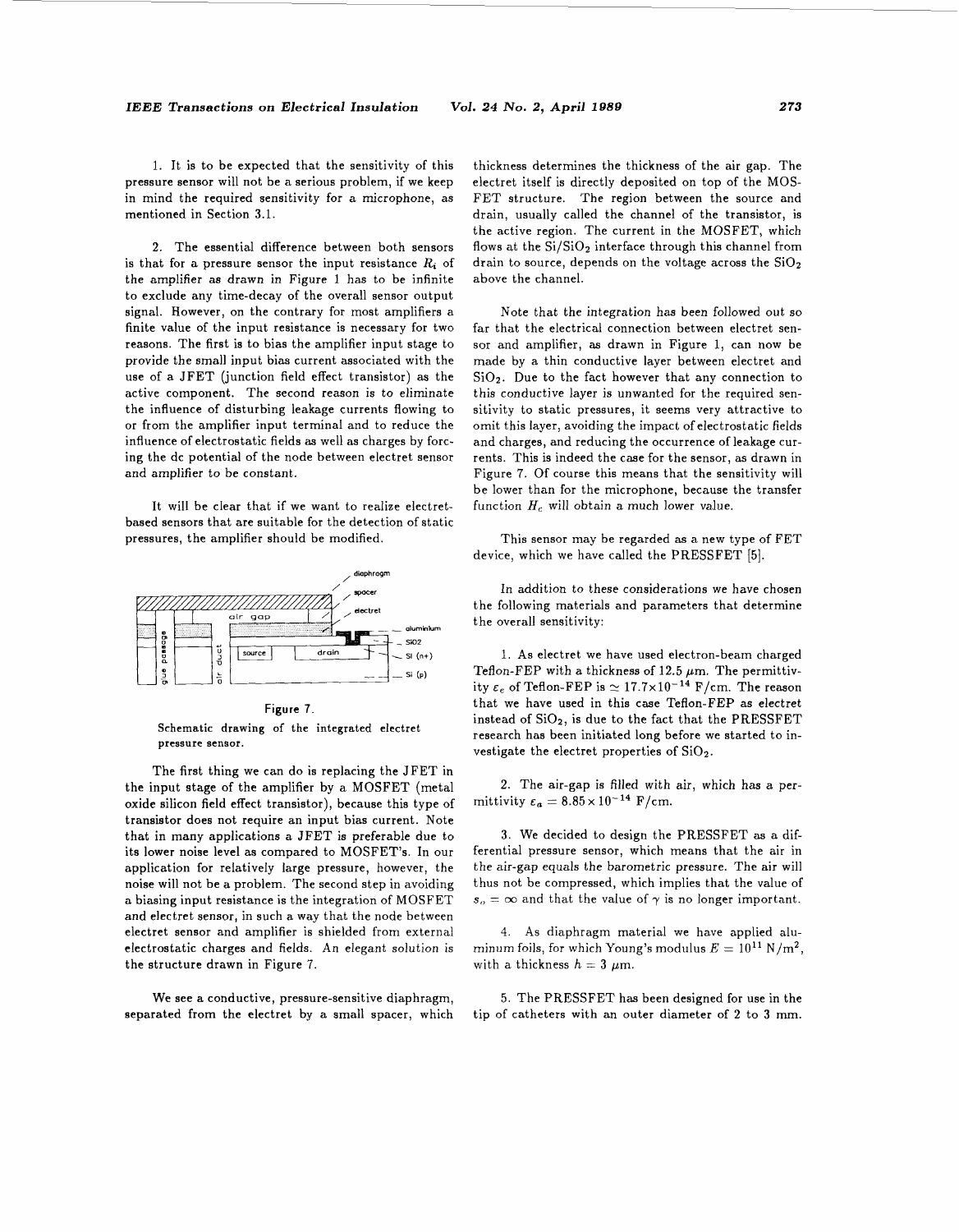Therefore we have chosen a circular diaphragm with a radius  $a = 250 \mu m$ .

*6.* Considering the required pressure range of **20** kPa and the mechanical sensitivity as given in Equation **(3)**  we calculated that the thickness of the air-gap should be about  $3 \mu m$ .

7. The absence of the metal layer between electret and amplifier input (the conductor between Teflon-FEP and Si02 ) implies that the active electrode area *A* determining the values of  $C_a$  and  $C_c$  now equals the extremely small size of the channel. Considering the dimensions of the channel it can be calculated that  $A = 12 \times 10^3 \ \mu \text{m}^2$ .

8. The electret voltage has been chosen  $-300V$ .

9. Due to the use of a much stiffer diaphragm, the electrostatic deflection  $s_d$  is ignorably small and has been assumed to be zero.

10. The transfer function  $H_c$  is determined by the capacitances of the air-gap, the Teflon-FEP layer and the  $SiO<sub>2</sub>$  layer above the channel, which behaves as the input capacitance. The estimated value of the input capacitance  $C_i = 1.3$  pF.

**11.** Using Equations **(l), (2),** (6) and (7) the transfer function  $H_c = 0.002$ .

In order to compare the experimental results of the pressure sensor with those of the microphone we assume that there is a conductive layer between Teflon-FEP and  $SiO<sub>2</sub>$ , and consider this layer as the input terminal of the amplifier. The amplifier transfer function  $H_a$  from this terminal to the drain-source current is in that case **1.3** mA/V.

Using these numerical values and the model of Section **2** we have calculated an amplifier input-voltage sensitivity  $S_m S_e H_c = 8 \mu V/Pa$ , and an overall sensitivity  $S = 10 \text{ nA/Pa}.$ 

## **4.2 PRESSURE SENSOR REALIZATION**

We use a process that is quite similar to that discussed for the microphone, except the integrated realization of the electret and the FET.

We apply a CVD (chemical vapor deposition) process to form doped and undoped silicon dioxide layers,

which are patterned and then used as diffusion sources to dope the silicon wafer. We start from p-type silicon wafers with an initial boron concentration of about  $2 \times 10^{15}$  cm<sup>-3</sup> and a resistivity of about 10  $\Omega$ cm. The front and back of the wafer are provided with a borondoped and an undoped oxide layer respectively. The boron-doped layer is used to enhance the boron doping of the wafer, avoiding the occurrence of parasitic channels. The undoped layer on the back **is** used **a8** an etching mask for the realization of holes through the silicon wafer by means of anisotropic etching from back to front in a later stage of the process.

On the patterned boron doped layer a phosphorusdoped oxide layer is deposited to dope the source and drain regions, and patterned **as** schematically drawn in Figure 8a.



**Figure 8. Processing steps of the electret pressure sensor.** 

Oxidation of the gate-region and diffusion of boron and phosphorus from the oxide into the silicon are performed at **115O"C,** resulting in the structure drawn in Figure 8b. Now the oxide on the back, which will be used **as** a mask for etching of holes through the silicon, is patterned and the contact holes on the front, for the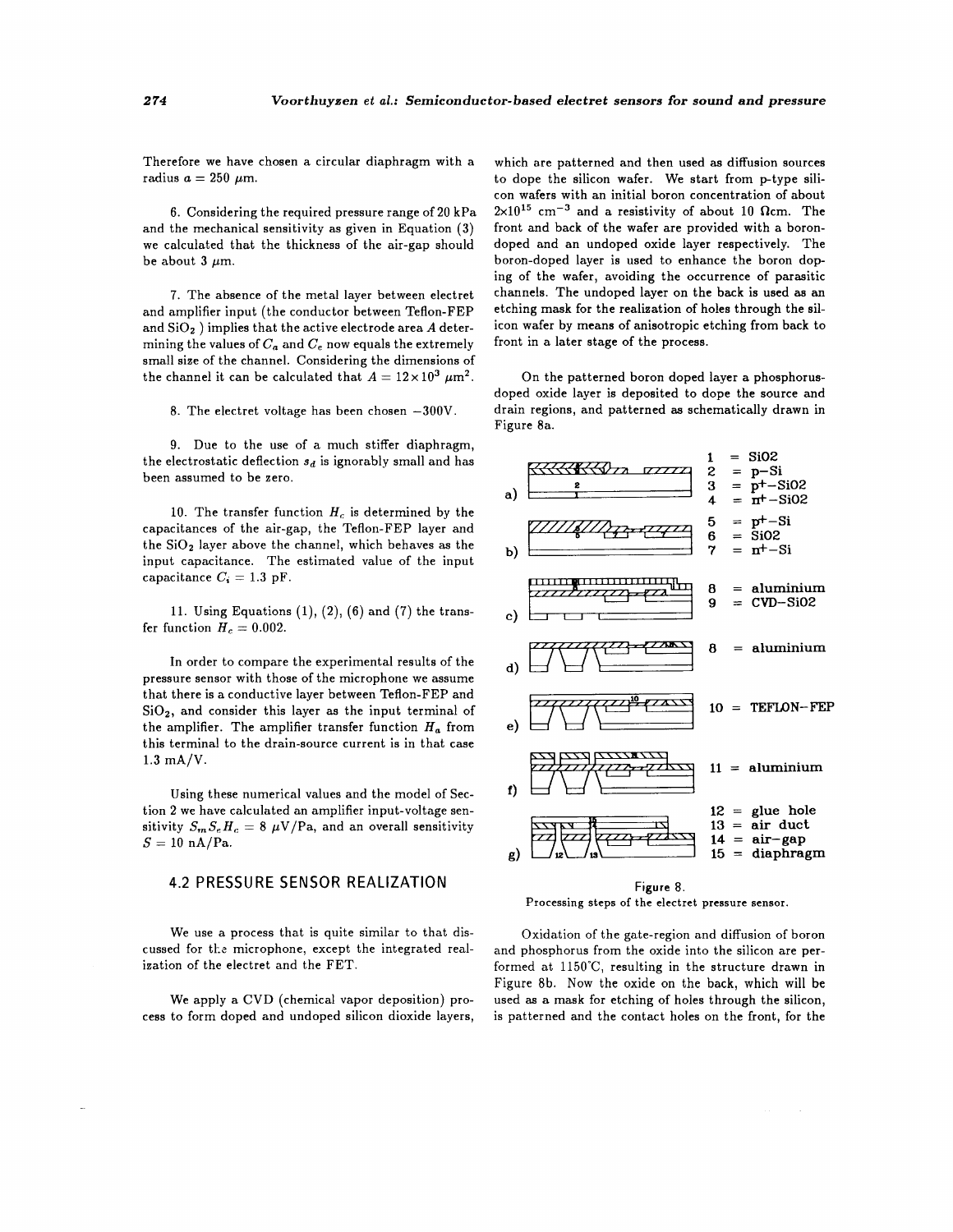source, bulk and drain contacts are etched. This step is followed by a 1  $\mu$ m thick aluminum layer evaporated on the front, for the realization of contacts. This aluminum layer is covered with an  $CVD-SiO<sub>2</sub>$  layer, to protect the front of the wafer during the etching of holes through the silicon, as schematically drawn in Figure 8c.

Afterwards, the anisotropic etching of holes through the silicon is performed, requiring an etch time of about 8 hr, followed by the removal of the oxide layer which is on top of the aluminum. The aluminum layer itself is patterned in order to make the contacts, yielding the structure of Figure 8d.

As electret we apply 12.5  $\mu$ m thick Teflon-FEP foils, which are deposited by a heat-sealing process, as described elsewhere [2]. The resulting structure is drawn in Figure 8e. The Teflon layer is patterned, *e.g.* above the source, bulk and drain contacts, using a plasma-etch process, masking the parts of the wafer that should not be etched by a 1  $\mu$ m thick aluminum layer [2]. In Figure 8f we have drawn the structure after etching the Teflon.

The aluminum mask is removed, except for **a** ring around the gate (the region between source and drain) of the NMOS structure. In this way we can realize an air gap between Teflon and diaphragm, whose zero-pressure space is thus determined by the thickness of the original aluminum mask.

Next the holes through the wafer, which are still closed by a thin oxide layer, **as** drawn in Figure 8f, are opened by wet chemical etching. As a result we obtain the structure as schematically drawn in Figure 8g.

The Teflon is charged by means of an scanning electron microscope set-up [3,5] to a charge level that corresponds to an electret voltage of  $-300$  V. Finally, a 3  $\mu$ m thick diaphragm is attached and bonded to the electret MOS structure by filling the holes of every device, made for that purpose and indicated as glue passage in the [Figures 7](#page-6-0) and 8. Note that one hole is not filled with glue because it is used as a reference pressure inlet. This reference pressure is usually the barometric pressure, resulting in a differential pressure relative to the barometric pressure.

#### 4.3 EXPERIMENTAL RESULTS

To measure our devices we have realized a closedloop controlled pressure actuator which can generate

pressures between  $-15$  kPa and  $+60$  kPa relative to the atmospheric pressure.

We have measured an overall sensitivity of 2 nA Pa over the mentioned pressure range. Using the experimentally determined value of the transfer function *H,*  of the amplifier, which appeared to equal the theoretical value rather well, this corresponds to an amplifier-input voltage of 1.6  $\mu$ V/Pa.

The pressure sensitivity appeared to be constant in the frequency range 0 to 100 Hz.

The sensors showed a rather large sensitivity to variations in the ambient temperature of about 7 mV/'C referred to the theoretical amplifier input node. Considering the pressure sensitivity of 1.6  $\mu$ V/Pa, a change in temperature of 1°C has the same result as a pressure change of **4.3** kPa.

## 5. DISCUSSION

**HE** calculated microphone sensitivity is  $23 \text{ mV/Pa}$ , which corresponds rather well to the measured value of 19 mV/Pa. The frequency response appeared to be sufficient for microphone applications.

The calculated sensitivity of the pressure sensor is 8  $\mu$ V/Pa and the measured value only 1.6  $\mu$ V/Pa, which is a considerable difference. Other experiments have shown that this is mainly due to a much lower value of the mechanical sensitivity than as calculated from Equation **(3).** 

Comparing the measured sensitivity of the microphone (19 mV/Pa) and the pressure sensor (1.6  $\mu$ V/Pa) as well as the theoretical values calculated for both we can conclude that this large difference is mainly due to the considerable difference in the value of the parameters  $H_c$  and  $S_m$ .

 $H_c$  has been calculated to be 0.74 for the microphone and 0.002 for the pressure sensor. This large difference is due to the fact that the size of the electrode area **A** determining *C,* and *C,,* equals the small size of the channel area of the MOSFET structure, because the metal layer between Teflon and  $SiO<sub>2</sub>$  has been omitted in order to prevent the occurrence of leakage currents to it. The second reason for the lower value of the sensitivity is caused by the use of aluminum foils instead of Mylar foils. The Young modulus of aluminum is about